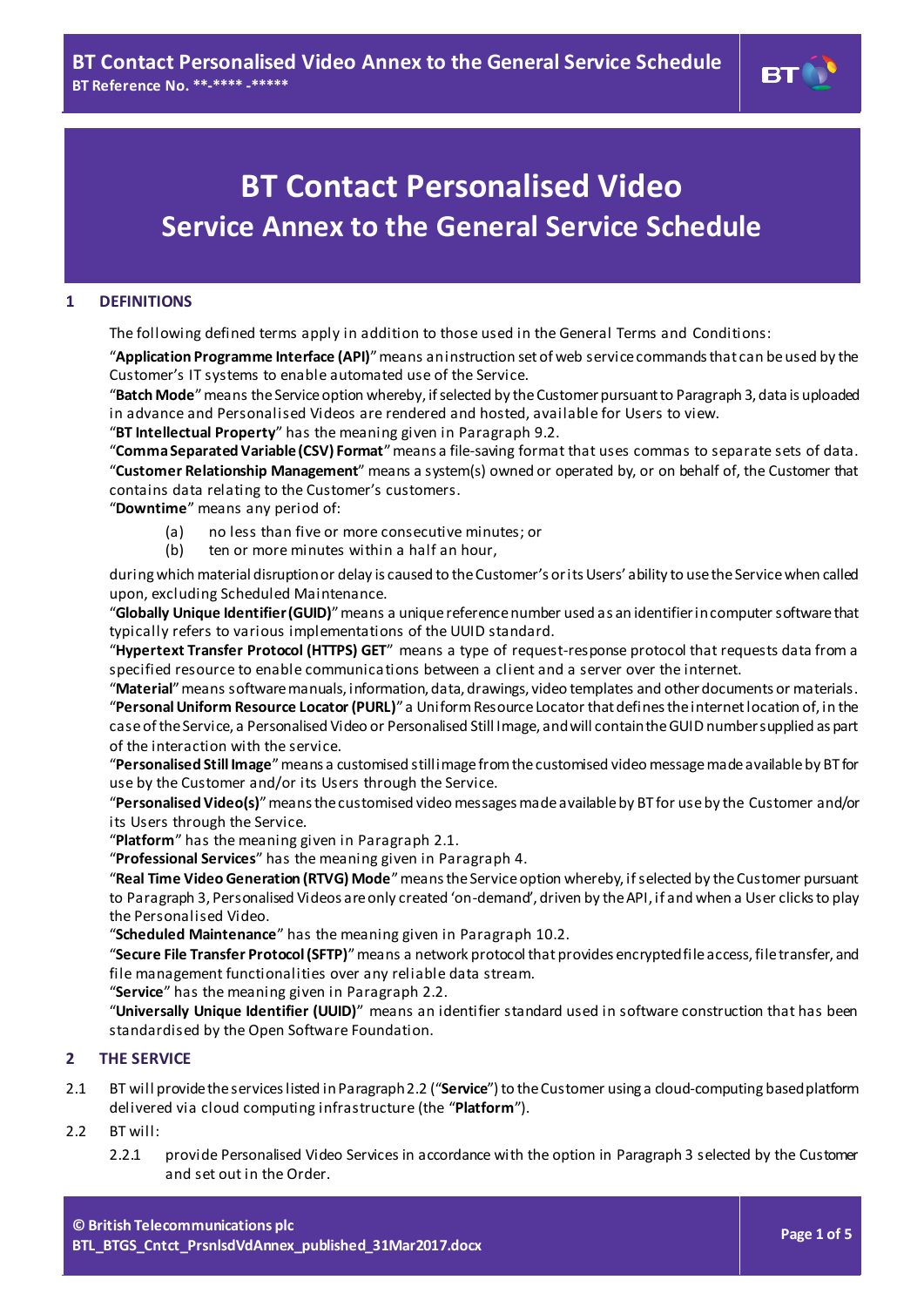- 2.2.2 integrate data records supplied by the Customer to BT with processed Personalised Video template(s) to create individual Personalised Video(s).
- 2.2.3 store and host, or stream Personalised Video(s) from the Platform at a PURL associated with the data record.
- 2.2.4 if Batch Mode is selected by the Customer as set out in the Order, create a Personalised Still Image(s) associated with the Personalised Video(s) at a PURL.
- 2.2.5 if Batch Mode is selected by the Customer as set out in the Order, inform the Customer when each Personalised Video batch is completed and the Customer is able to download a list of PURLs from the Service using SFTP.
- 2.2.6 if RTVG Mode is selected by the Customer as set out in the Order, integrate the personal data record supplied in an API call with the selected master video template to (a) create an individual Personalised Video in the requested format and (b) return an API response containing the temporary PURL where the created Personalised Video can be found.
- 2.2.7 provide Professional Services in accordance with Para[gra](#page-1-1)ph 4, as set out in the Order.
- 2.3 BT's responsibility for the Service will end at the Service Management Boundary, which is the demarcation point where the Service connects to the global internet. BT are not responsible for the Customer's or any User's connection to the global internet.

## <span id="page-1-0"></span>**3 PERSONALISED VIDEO OPTIONS**

BT will provide Personalised Videos according to whichever of the following options is selected by the Customer in the Order:

- 3.1 Batch Mode, in accordance with the allowance of Personalised Videos selected by the Customer as set out in the Order; or
- 3.2 Real Time Video Generation Mode:
	- 3.2.1 in accordance with the allowance of Personalised Videos selected by the Customer as set out in the Order; or
	- 3.2.2 in accordance with the allowance of potential Users to access Personalised Videos in 12 months selected by the Customer as set out in the Order.

## <span id="page-1-1"></span>**4 PROFESSIONAL SERVICES**

BT will provide whichever of the following services are selected by the Customer as set out in the Order:

- 4.1 creative design of Personalised Video templates;
- 4.2 assisting a third party agency appointed by the Customer for design of Personalised Video templates including advice about best practice;
- 4.3 processing of a Personalised Video template uploaded to the Platform by the Customer to enable the template to be used for creation of a Personalised Video(s);
- 4.4 integration of the Customer's landing page with Real Time Video Generation Mode integration on the Service;
- 4.5 project management services for a Personalised Video project; and
- 4.6 creation of a landing page where the Personalised Video may be accessed, ("**Professional Services**").

#### **5 SERVICE DESK**

- 5.1 BT will provide the Customer with a first-line helpdesk that the Customer may contact when an incident arises with the Service using the contact details notified to the Customer by BT on or before the Operational Service Date.
- 5.2 The BT help desk will take details of the incident, including contact details and the nature of the incident. The BT help desk will also ask about the impact of the incident and how many Users are affected (if any).
- 5.3 BT will provide an incident report number.
- 5.4 The BT helpdesk will endeavourto keep the Customer informed of progress on resolving the incident at regular intervals dependent on the severity of the incident, as set out in the table below: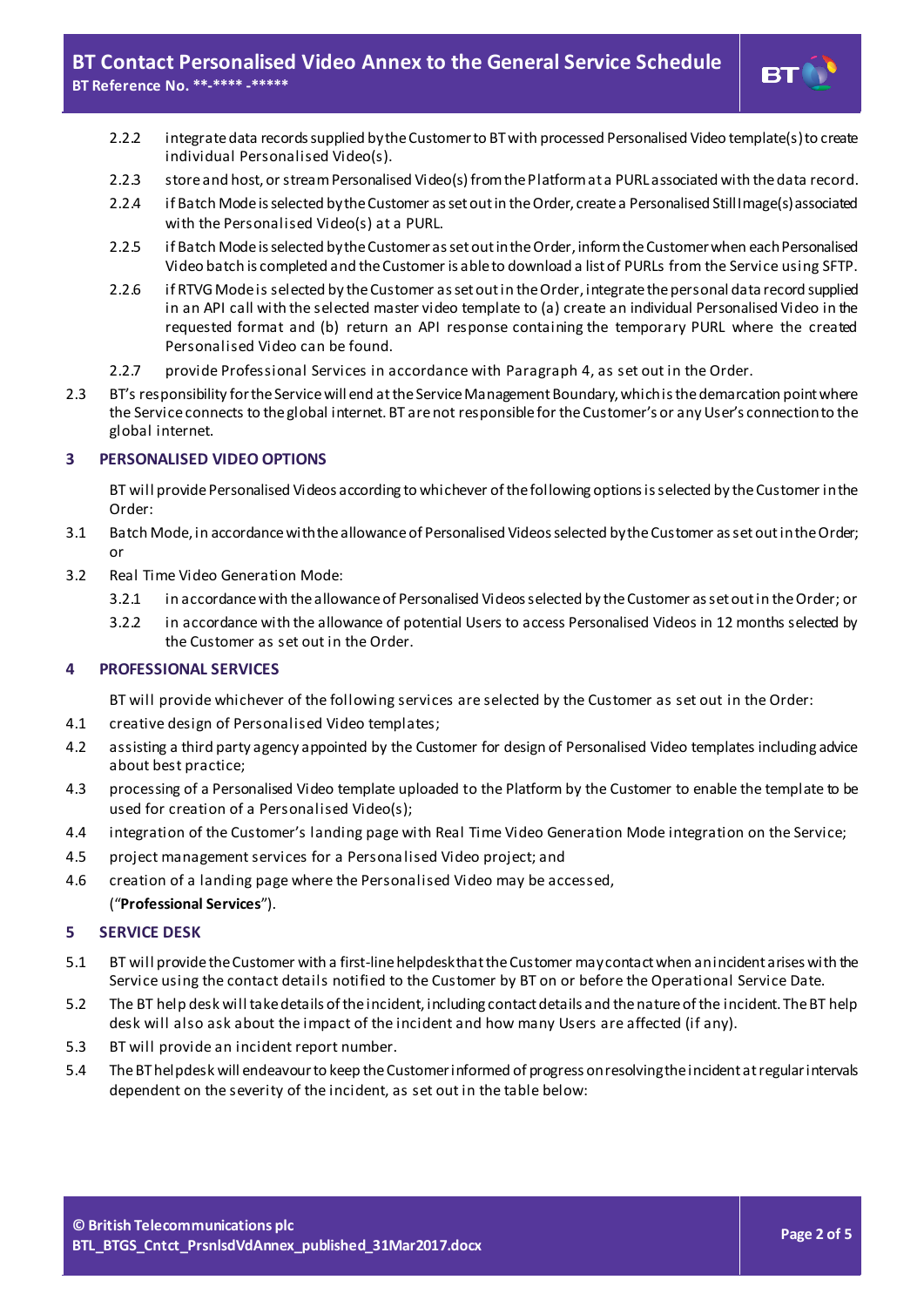# **BT Contact Personalised Video Annex to the General Service Schedule BT Reference No. \*\*-\*\*\*\* -\*\*\*\*\***



| <b>Severity</b><br><b>Level</b> | Required workaround/resolution Time<br>(from the time when the incident is first<br>logged with BT ("Log Time") | <b>Update frequency</b><br>(from Log Time) | <b>Examples</b>                                                                                                                                                                                                                                                                                                                        |
|---------------------------------|-----------------------------------------------------------------------------------------------------------------|--------------------------------------------|----------------------------------------------------------------------------------------------------------------------------------------------------------------------------------------------------------------------------------------------------------------------------------------------------------------------------------------|
| 1                               | 5 hours                                                                                                         | Hourly                                     | Services are severely impacted or completely<br>not available for use.                                                                                                                                                                                                                                                                 |
| $\overline{\mathbf{z}}$         | 24 hours                                                                                                        | 4 Hours                                    | Customer cannot repeatedly access the Service<br>or perform STFP tasks. Repeating issues with<br>Personalised Video creation, using a previously<br>utilised template.                                                                                                                                                                 |
| 3                               | 2 Working Days                                                                                                  | 8 Working Hours                            | Many (>100) Users experiencing unsatisfactory<br>video experience which shall include an<br>incomplete, interrupted or slow video viewing or<br>a viewing experience which the Customer, acting<br>reasonably, considers to be unsatisfactory. This<br>does not include issues with individual User's<br>network connection or device. |
| 4                               | 5 Working Days                                                                                                  | Daily                                      | Some Users are reporting unsatisfactory<br>Personalised Video experience on some device<br>types.                                                                                                                                                                                                                                      |
| 5                               | 30 Working Days                                                                                                 | Weekly                                     | Minor functionality defects on the Service or<br>functionality within the Service.                                                                                                                                                                                                                                                     |

#### <span id="page-2-0"></span>**6 CUSTOMER RESPONSIBILITIES**

- 6.1 The Customer will transfer the Personalised Video template file to the Platform using SFTP.
- 6.2 The Customer will create an email and or landing page that will incorporate a PURL that is associated with the data record. The email and / or landing page will contain the PURL to the static personalised image so that it appears in the email and / or landing page. The email and / or landing page will request the streaming of the Personalised Video by issuing a HTTPS GET request for the video PURL, from the Service. The email or landing page will detect the client / browser type and include the video player if required.
- 6.3 For the Batch Mode option: The Customer will provide BT with the appropriate data in the approved CSV Format for data records in advance. The personalised data will be sourced by the Customer and uploaded in advance using SFTP to the Platform to allow personalisation and rendering of the videos. The Customer will download a list of PURLs associated with the data records from the Service using SFTP.
- 6.4 For the RTVG Mode option: The Customer will, by means of the Service API, send valid and authenticated API requests to the Service to initiate the creation of a Personalised Video using the data passed in the request. The Customer acknowledges that, for security reasons, such API requests should never be sent from the client device side and should always be originated from the Customer's server.
- 6.5 The Customer will ensure that individual data records, whether using Batch Mode or RTVG Mode, include a unique, random UUID/GUID number. If this is omitted in Batch Mode, then the data will not be processed and no videos will be created. If this is omitted in RTVG Mode, then the Service will generate a UUID/GUID number which will be returned as part of the PURL.
- 6.6 The Customer will not include any data (including, without limitation, names or images) in any individual data record that could allow BT or any of its subcontractors, to identify any individual person.
- 6.7 The Customer will protect any passwords and keys issued to them by BT in such a manner that will prevent misuse of the Service or disclosure to unauthorised persons.
- <span id="page-2-1"></span>6.8 The Customer will provide BT with all Material concerning the Customer's operations and activities and access to all personnel necessary to enable BT to provide the Service in accordance with BT's contract with the Customer for the Service.
- 6.9 The Customer will comply, and ensure that any third party service providers comply with any spec ifications and instructions for technical integration provided by BT, including but not limited to creation of any Personalised Video template in accordance with the current project guide available from BT, titled the 'BT Contact Adobe After-Effects Guide'.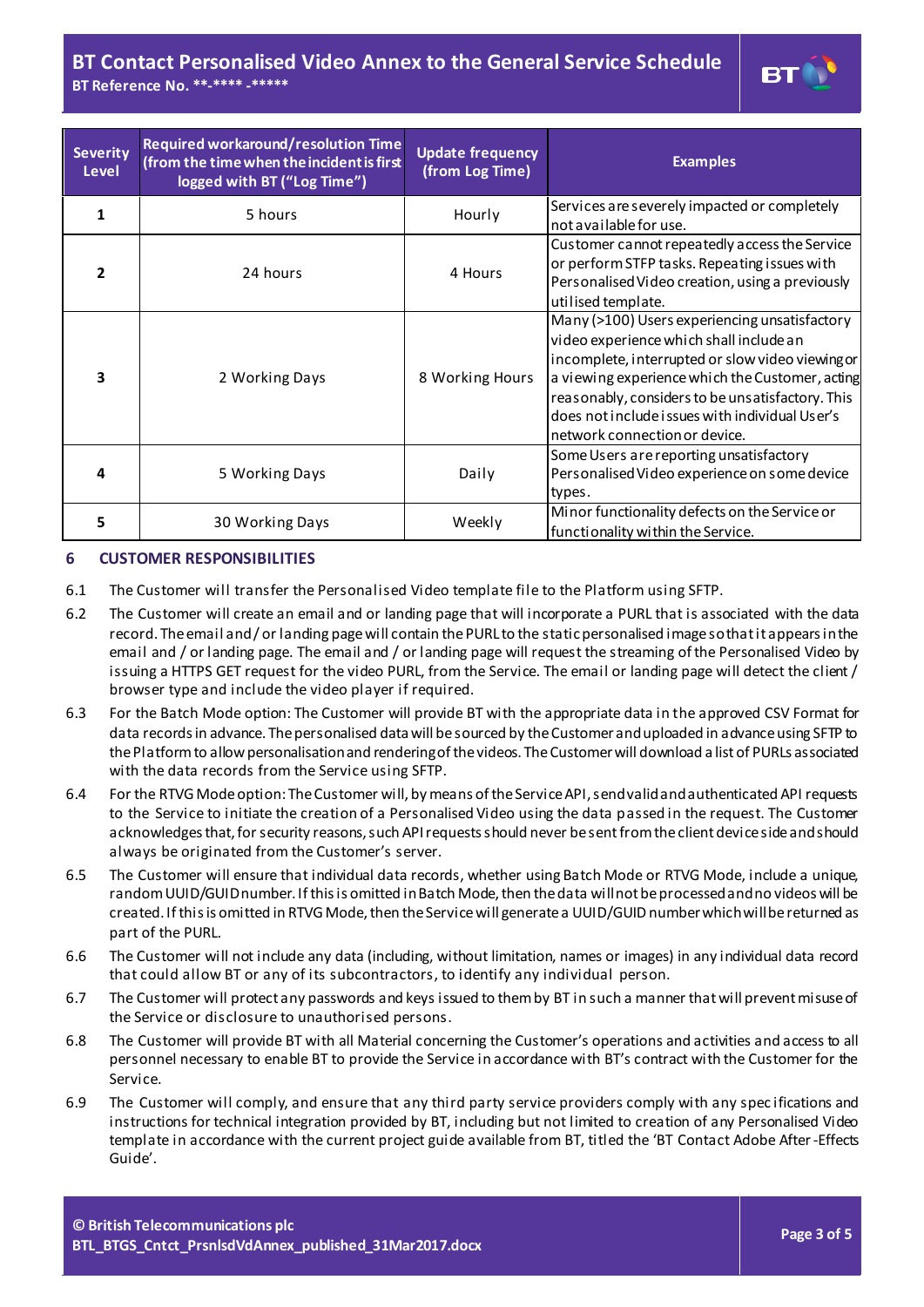

- 6.10 The Customer will ensure that the landing page or email that will host the Personalised Video is suitable for playing the Personalised Video on the range of devices that the Customer expects Users to use.
- 6.11 In Batch Mode, the Customer will upload a data fi le to the SFTP server or portal. This file will be in CSV Format and the fields will match the master video template that they are intended to populate.
- 6.12 In RTVG Mode, the Customer will construct a web page or email that is capable of sending authenticated API calls to the Service to create and stream the Personalised Videos.
- 6.13 For security reasons, all RTVG Mode API calls to the Service must be originated from the Customer's server system and on no account should API requests be implemented on the client browser / email side. BT will not accept responsibility for any misuse of the Service resulting from client side API requests.

#### **7 MINIMUM PERIOD OF SERVICE**

The Minimum Period of Service for the Agreement is 12 months from the Operational Service Date, unless otherwise set out in the Order.

#### **8 ADDITIONAL CHARGES**

If BT incurs additional costs in any of the following circumstances:

- 8.1 delays arising from the failure of the Customer to provide any Material, perform any of its dependencies set out in Paragrap[h](#page-2-0) 6, or grant access to persons required by BT to have access under Par[agra](#page-2-1)ph 6.8; or
- 8.2 failure or delays by the Customer in attending or arranging meetings reasonably required by BT in order to discharge its obligations under the Agreement,

then the Customer will reimburse the additional costs to BT in accordance with the invoicing and payment provisions in the General Terms and Conditions.

#### **9 INTELLECTUAL PROPERTY**

- 9.1 BT grants to the Customer and, separately, to Users, free of additional charge, a world-wide, non-exclusive, nontransferable, perpetual, irrevocable license for the Customer by itself, or by third parties on its behalf, and, separately to Users to use the Personalised Videos together with all the rights and freedoms of a lawful user of such Personalised Videos for the sole purpose of providing and using the Service as detailed in this Agreement and as set out and defined in sections 50A to 50D of the United Kingdom Copyright Designs and Patents Act 1988 as amended from time to time. Notwithstanding the above, to the extent that the Personalised Videos contain third party Intellectual Property Rights (e.g. music, video clips etc.) the ownership and usage rights relating thereto shall be owned as shall be agreed with such third parties. BT remains at all times the owner or licensor of the software generating the Personalised Videos as well as the methodologies for delivery of such videos, and performance of the related services.
- <span id="page-3-0"></span>9.2 For the avoidance of doubt, all of BT's pre-existing proprietary information and methodologies for delivery of the Personalised Videos and performance of the Services, and all BT owned materials in the Personalised Videos (if any) (collectively, "**BT Intellectual Property**") are and shall remain the exclusive property of BT or its licensor. In the event that any BT Intellectual Property is required to use the Personalised Videos, BT hereby grants the Customer a nonexclusive, worldwide, royalty free, license to the BT Intellectual Property, solely for the purpose of using the Personalised Videos under this Agreement.
- <span id="page-3-2"></span>9.3 The Customer will ensure that it is either the owner of, or is authorised to provide to BT as applicable, all Customer Material it provides to BT and has sufficient rights to enable BT to use the Material as contemplated by this Agreement. Customer indemnifies BT against all claims, liability, demands, proceedings, costs and reasonable expenses arising in respect of any claim against BT by a third party arising from the use of the Service (including the Materials) in breach of any term of this Agreement which infringes or allegedly infringes any Intellectual Property Rights (including without limitation, patents, copyright, or database right), and will immediately upon notice from BT, cease any activity that gave rise to the claim.

#### **10 AVAILABILITY SERVICE LEVEL**

- 10.1 Clauses 7.1 ("**Delivery**") and 7.3 ("**Restore-time**") of the General Service Schedule do not apply to the Service.
- <span id="page-3-1"></span>10.2 Subject to Paragraph [9.3](#page-3-2), the availably SLA Category B, as referred to in Clause 7.2 of the General Service Schedule, applies to the Service.
- 10.3 The Service Level in Paragraph [9.2](#page-3-0) does not apply during periods when BT performs scheduled maintenance on the Service that causes the Service to become unavailable ("**Scheduled Maintenance**"), provided that: